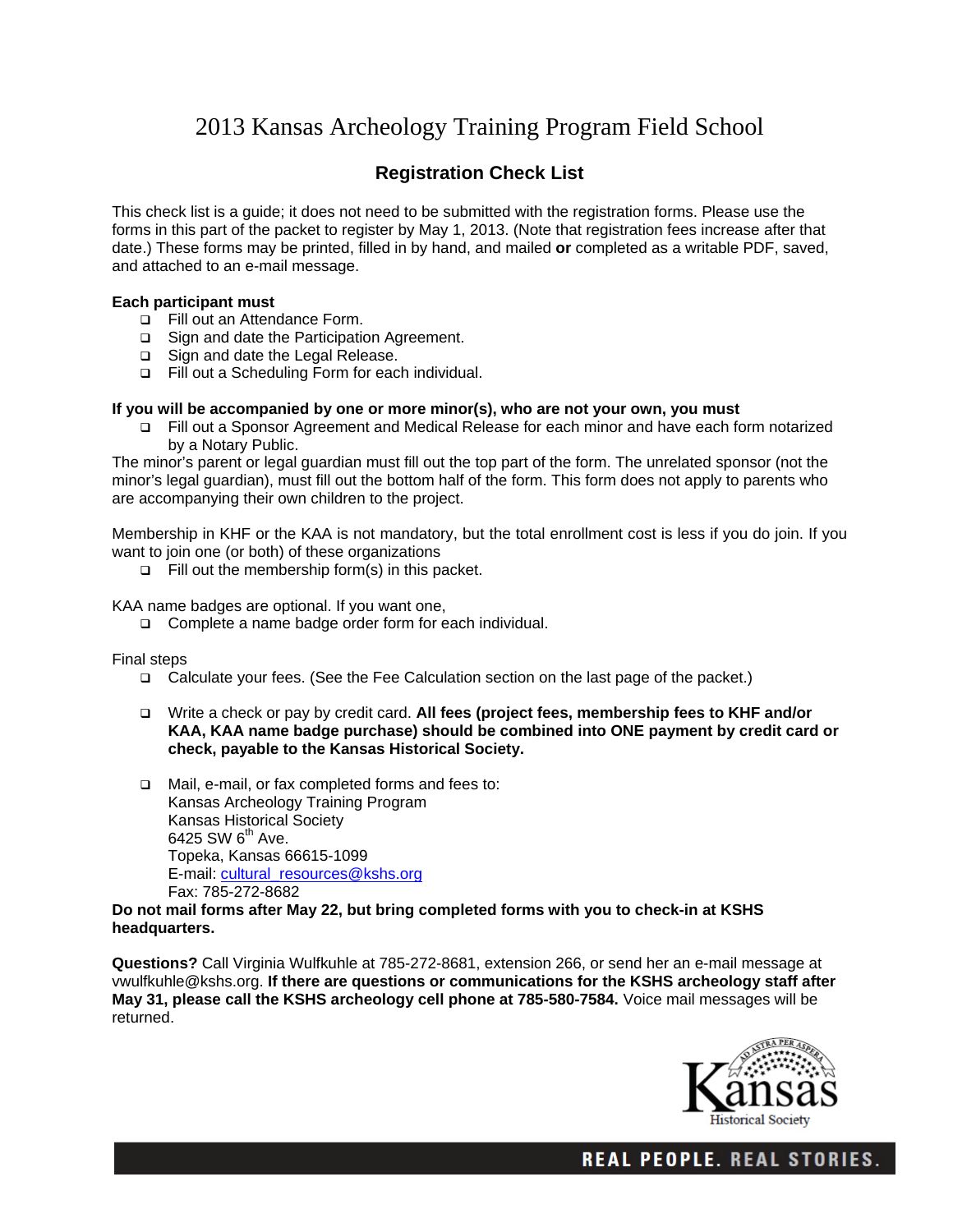| <b>KHF MEMBERSHIP APPLICATION OR RENEWAL</b>                                                                                                                                                                                                                                                                                                                                                                                            |                                                 |  |
|-----------------------------------------------------------------------------------------------------------------------------------------------------------------------------------------------------------------------------------------------------------------------------------------------------------------------------------------------------------------------------------------------------------------------------------------|-------------------------------------------------|--|
| I am a current member or am paying online (skip this form).                                                                                                                                                                                                                                                                                                                                                                             |                                                 |  |
| Membership in the Kansas Historical Foundation is open to all upon application. Each year members<br>receive four issues of the journal (Kansas History) and four issues of the news magazine (Reflections)<br>and enjoy free admission to the Kansas Museum of History and the state historic sites.                                                                                                                                   |                                                 |  |
| I am enclosing \$ ____________ for my annual dues in the KHF.                                                                                                                                                                                                                                                                                                                                                                           |                                                 |  |
|                                                                                                                                                                                                                                                                                                                                                                                                                                         |                                                 |  |
|                                                                                                                                                                                                                                                                                                                                                                                                                                         |                                                 |  |
|                                                                                                                                                                                                                                                                                                                                                                                                                                         |                                                 |  |
| Check the type of membership desired:                                                                                                                                                                                                                                                                                                                                                                                                   |                                                 |  |
| Individual \$40/1 year<br>Individual \$75/2 years                                                                                                                                                                                                                                                                                                                                                                                       | Household \$50/1 year<br>Household \$95/2 years |  |
| Include this membership fee in one check, payable to the Kansas Historical Society, or pay by<br>credit card, using the form included in this packet.                                                                                                                                                                                                                                                                                   |                                                 |  |
|                                                                                                                                                                                                                                                                                                                                                                                                                                         |                                                 |  |
|                                                                                                                                                                                                                                                                                                                                                                                                                                         |                                                 |  |
| <b>KAA MEMBERSHIP APPLICATION OR RENEWAL</b>                                                                                                                                                                                                                                                                                                                                                                                            |                                                 |  |
| I am a current member (skip this form).                                                                                                                                                                                                                                                                                                                                                                                                 |                                                 |  |
| I am buying this membership online or sending my registration forms by mail (fill out this form).                                                                                                                                                                                                                                                                                                                                       |                                                 |  |
| Membership in the Kansas Anthropological Association is open to all upon application. Each year the<br>KAA publishes four issues of the Newsletter and one journal, The Kansas Anthropologist. Members also<br>receive four issues of Kansas Preservation, the newsletter of the KSHS Cultural Resources Division.<br>Annual events include an annual meeting in the spring and the Kansas Archeology Training Program field<br>school. |                                                 |  |
| I am enclosing: \$ ____________ for my annual (January-December) dues in the Kansas Anthropological<br>Association.                                                                                                                                                                                                                                                                                                                     |                                                 |  |
|                                                                                                                                                                                                                                                                                                                                                                                                                                         |                                                 |  |
|                                                                                                                                                                                                                                                                                                                                                                                                                                         |                                                 |  |
|                                                                                                                                                                                                                                                                                                                                                                                                                                         |                                                 |  |
| Check the type of membership desired:                                                                                                                                                                                                                                                                                                                                                                                                   |                                                 |  |
| Individual                                                                                                                                                                                                                                                                                                                                                                                                                              | \$27                                            |  |
| Family (husband, wife, & children under 18)<br>Student (KATP only, no publications)                                                                                                                                                                                                                                                                                                                                                     | \$30<br>\$5                                     |  |
| Include this membership fee in one check, payable to the Kansas Historical Society, or pay by                                                                                                                                                                                                                                                                                                                                           |                                                 |  |

**credit card, using the form included in this packet.**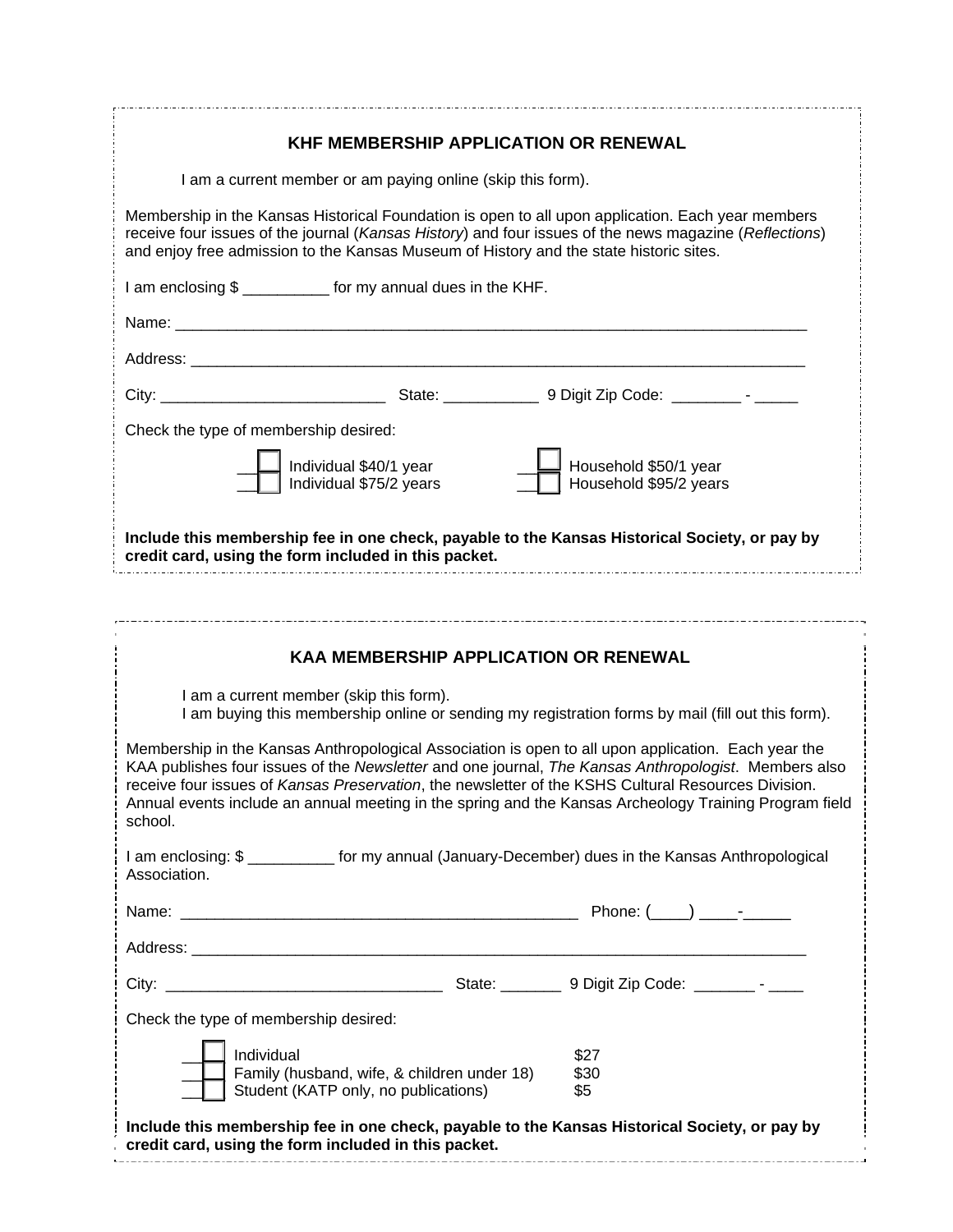## **Attendance Form**

## 2013 KANSAS ARCHEOLOGY TRAINING PROGRAM FIELD SCHOOL

Regular registration is due by **May 1, 2013**. The project fee increases if registration is postmarked after May 1. Fees will be refunded only if a cancellation request is postmarked by May 22. **Do not mail registration forms after May 22**; bring them with you to the project.

Membership in the Kansas Anthropological Association (KAA) and/or the Kansas Historical Foundation (KHF) allows you to register for a fee of \$20 per person by May 1 or \$30 after May 1. If you are not a current paid member, please enclose a completed membership application with applicable fees along with this registration form. If you do not wish to join the KAA or KHF, the project fee is \$80 per person by May 1 or \$90 after May 1.

An individual under 18 years of age unaccompanied by parent or guardian must be a member and have an adult member sponsor. A sponsor agreement must be completed, notarized, and included with this form.

Check here if first-time participant.

| Telephone: (____) ______-__________ E-mail address: _____________________________ |                                                                       |  |  |                                                 |  |
|-----------------------------------------------------------------------------------|-----------------------------------------------------------------------|--|--|-------------------------------------------------|--|
|                                                                                   | Will you be attending with other family members? If yes, please list. |  |  |                                                 |  |
| Name                                                                              |                                                                       |  |  | <b>Relationship Age (if under 18 years old)</b> |  |
|                                                                                   |                                                                       |  |  |                                                 |  |
| ___________                                                                       |                                                                       |  |  |                                                 |  |
|                                                                                   |                                                                       |  |  |                                                 |  |
|                                                                                   |                                                                       |  |  |                                                 |  |
|                                                                                   |                                                                       |  |  |                                                 |  |
|                                                                                   |                                                                       |  |  |                                                 |  |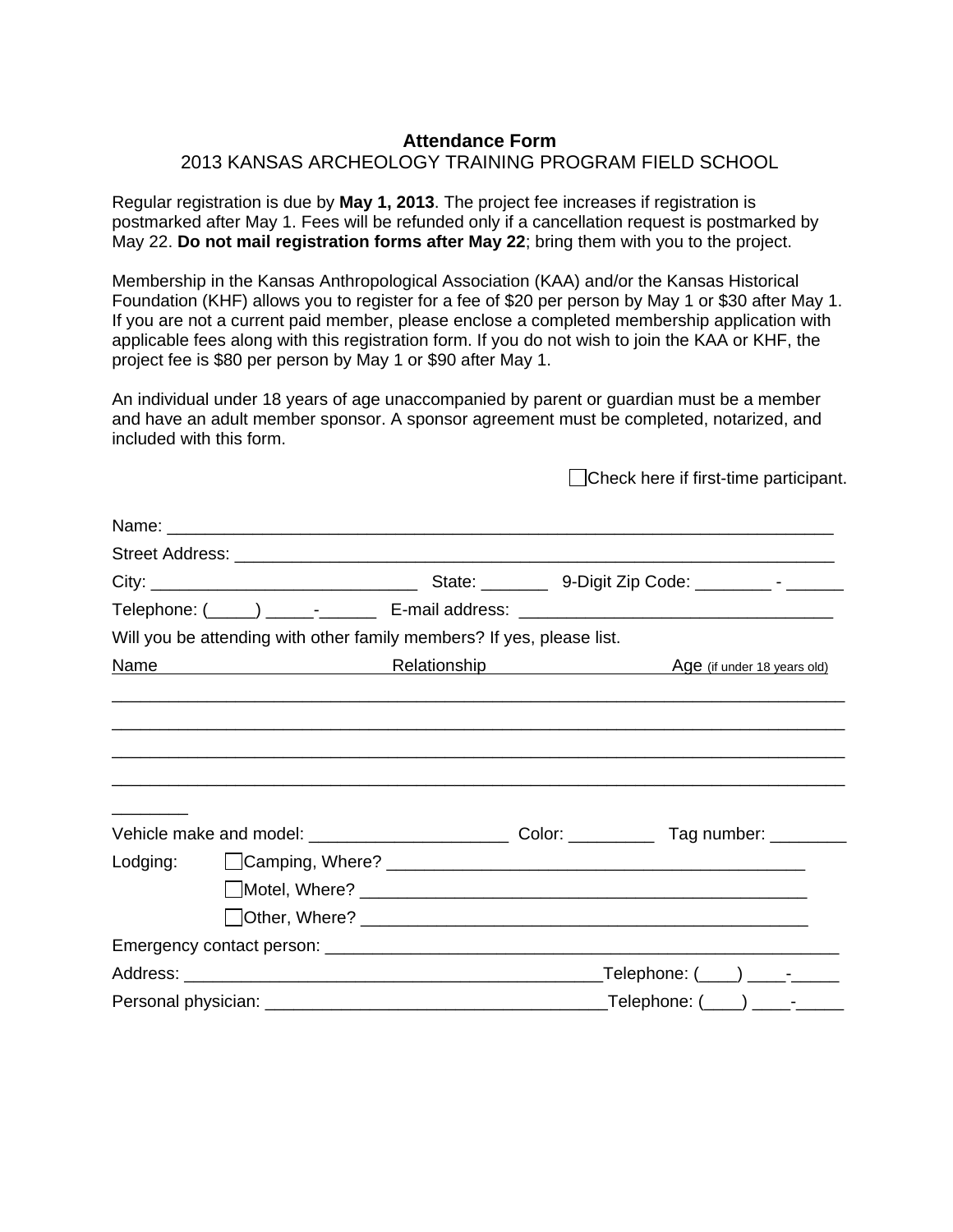# **Participation Agreement** (required for registration)

Individually and on behalf of any family members and sponsored minors attending the Kansas Archeology Training Program (KATP) with me, I hereby pledge and agree:

To respect the rights of other participants, keep the camping area clean, and avoid disturbing other campers. To abide by the rules and codes of conduct of the KATP, to obey the instructions of the directors and other officials of the KATP, and to perform such archeological work and camp chores assigned to me/us by project officials. To care for and turn in all equipment, records, and supplies that do not belong to me/us; to collect and excavate archeological materials only when and where instructed by project officials; to keep records and controls on all archeological work; and to turn in all artifacts. To abide by the terms and conditions of all Kansas laws applicable to archeology and historic preservation.

I HAVE READ THE ABOVE AND AGREE TO ALL ITEMS:

| Signature  |  |
|------------|--|
| Print name |  |
| Date       |  |

\*\*\*\*\*\*\*\*\*\*\*\*\*\*\*\*\*\*\*\*\*\*\*\*\*\*\*\*\*\*\*\*\*\*\*\*\*\*\*\*\*\*\*\*\*\*\*\*\*\*\*\*\*\*\*\*\*\*\*\*\*\*

**Legal Release** (required for registration)

I hereby release the Kansas Historical Society, the Kansas Anthropological Association, and the property owners from any and all liability for the safety and well-being of me or members of my family while attending the 2013 Kansas Archeology Training Program field school. I/We will respect the rights and property of landowners and will not damage or destroy public or private property.

I approve the use by KAA and KSHS of any photographs of me or members of my family taken by the official photographers during scheduled activities for use in publications or publicity and promotional projects.

I HAVE READ THE ABOVE AND AGREE TO ALL ITEMS:

| Signature  |  |
|------------|--|
| Print name |  |
| Date       |  |

**If you have the means to add a digital signature, you may do so. Otherwise, fill out the documents, print, physically sign, and either mail, scan and e-mail, or fax them to the KSHS.**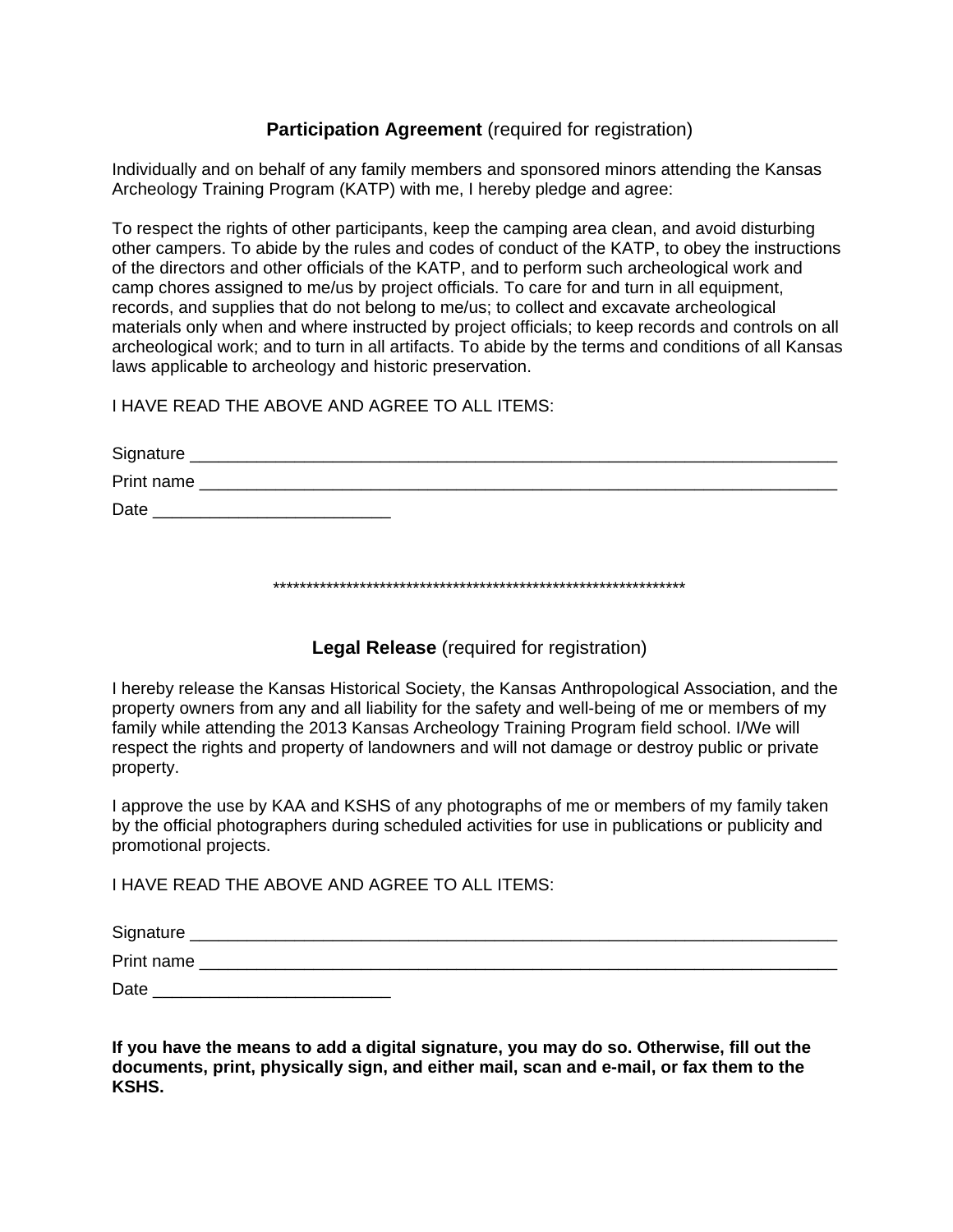# **Sponsor Agreement and Medical Release** 2013 KANSAS ARCHEOLOGY TRAINING PROGRAM FIELD SCHOOL

This form is required for persons under 18 years of age, unaccompanied by a parent or legal guardian. It must be completed, notarized, and included with the registration form.

# TO BE COMPLETED BY PARENT OR LEGAL GUARDIAN:

I, \_\_\_\_\_\_\_\_\_\_\_\_\_\_\_\_\_\_\_\_\_\_\_\_\_\_\_\_\_\_\_\_\_, parent or guardian of \_\_\_\_\_\_\_\_\_\_\_\_\_\_\_\_\_\_\_\_\_\_\_\_\_\_\_\_\_\_\_\_\_\_, a minor, hereby release said minor while he/she is attending the 2013 Kansas Archeology Training Program field school. I hereby appoint **wate the set of the set of the sponsor** for this minor. The sponsor has agreed to assume this responsibility. In the event of an emergency, the sponsor named here has my permission to obtain medical treatment for said minor at the nearest hospital or doctor's office, at my expense, if our own doctor is not readily available. Subscribed and sworn before me this day of the state of the state of the state of the state of the state of the state of the state of the state of the state of the state of the state of the state of the state of the state \_\_\_\_\_\_\_\_\_\_\_\_\_\_\_\_\_\_\_\_\_\_\_\_\_\_\_\_\_\_\_\_\_\_\_\_\_\_\_\_\_\_\_\_\_\_\_\_\_\_ Signature of parent or guardian \_\_\_\_\_\_\_\_\_\_\_\_\_\_\_\_\_\_\_\_\_\_\_\_\_\_\_\_\_\_\_\_\_\_\_\_\_\_\_\_\_\_\_\_\_\_\_\_\_\_ Notary Public in and for the State of \_\_\_\_\_\_\_\_\_\_\_\_\_\_\_\_\_\_\_\_\_ TO BE COMPLETED BY THE SPONSOR: I, \_\_\_\_\_\_\_\_\_\_\_\_\_\_\_\_\_\_\_\_\_\_\_\_\_\_\_\_\_\_\_\_ have been appointed adult sponsor of **\_\_\_\_\_\_\_\_\_\_\_\_\_\_\_\_\_\_\_\_\_\_\_\_\_\_\_\_\_\_\_\_\_\_\_**, a minor, by his/her parent or guardian, \_\_\_\_\_\_\_\_\_\_\_\_\_\_\_\_\_\_\_\_\_\_\_\_\_\_\_\_\_\_\_\_\_. I hereby agree to this appointment and further agree to assume the responsibility of said minor at the 2013 Kansas Archeology Training Program field school. Subscribed and sworn before me this \_\_\_\_\_ day of \_\_\_\_\_\_\_\_\_\_\_\_\_\_, 2013. \_\_\_\_\_\_\_\_\_\_\_\_\_\_\_\_\_\_\_\_\_\_\_\_\_\_\_\_\_\_\_\_\_\_\_\_\_\_\_\_\_\_\_\_\_\_\_\_\_\_ Signature of sponsor \_\_\_\_\_\_\_\_\_\_\_\_\_\_\_\_\_\_\_\_\_\_\_\_\_\_\_\_\_\_\_\_\_\_\_\_\_\_\_\_\_\_\_\_\_\_\_\_\_\_

Notary Public in and for the State of **Notary** Public in and for the State of